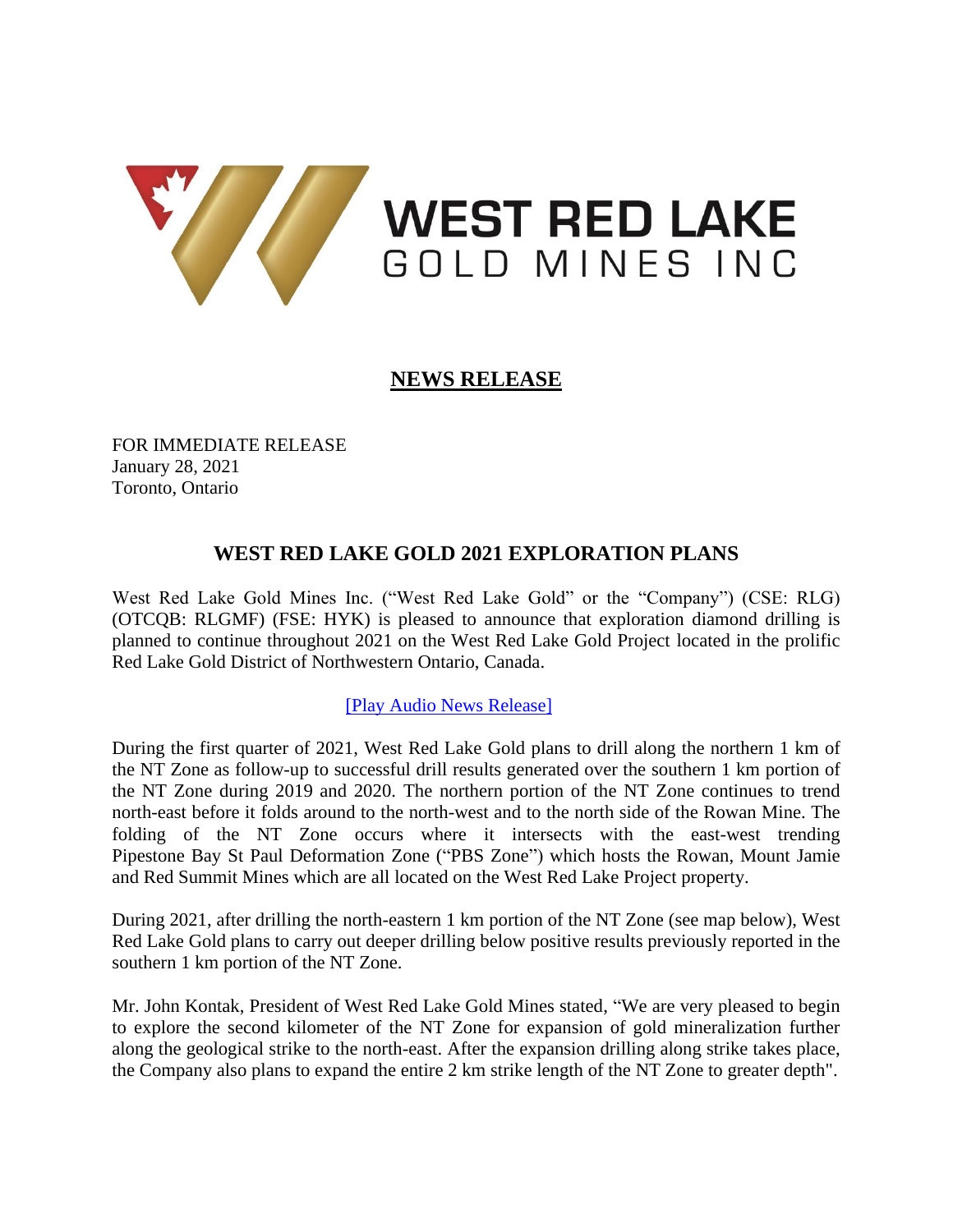West Red Lake Gold also plans to drill approximately 10 shallow holes to target gold mineralization above the first level of the Rowan Mine. Only minimal drilling has been undertaken to date in the area where historic sampling on the first mine level and at surface indicate good potential for a gold-rich surface bulk sample sometime in the future. (NI 43-101 Rowan Mine Mineral Resource: 4,468,900 tonnes grading 7.57 gpt Au for 1,087,700 inferred oz of Au from the Technical Report and Resource Estimate on the West Red Lake Project filed on February 18, 2016 authored by John C. Archibald, B.Sc., P.Geo. and Peter Bevan, P.Eng., and John Kita, P.Eng.).

The Company also announces the grant of 2,900,000 options at an exercise price of \$0.12 for a term of 2 years to service providers.

### **Technical Information**

The technical information presented in this news release has been reviewed and approved by Kenneth Guy, P.Geo., a consultant to West Red Lake Gold and the Qualified Person for exploration at the West Red Lake Project, as defined by National Instrument 43-101 "Standards of Disclosure for Mineral Projects" ("NI 43-101").

### **About West Red Lake Gold**

West Red Lake Gold is a Toronto-based minerals exploration company focused on gold exploration and development in the prolific Red Lake Gold District of Northwest Ontario, Canada. The Red Lake Gold District is host to some of the richest gold deposits in the world and has produced 30 million ounces of gold from high grade zones. The Company has assembled a significant property position totalling 3,100 hectares in west Red Lake (the "West Red Lake Project") which contains three former gold mines located 15 km west of the Red Lake mine complex. The Mount Jamie Mine and Red Summit Mine properties are 100% owned by the Company and the Rowan Mine property is held in a 64%/36% joint venture with Evolution Mining Limited. The West Red Lake Project property covers a 12 km strike length along the Pipestone Bay St Paul Deformation Zone and the Company plans to continue to explore the property both along strike and to depth during 2021.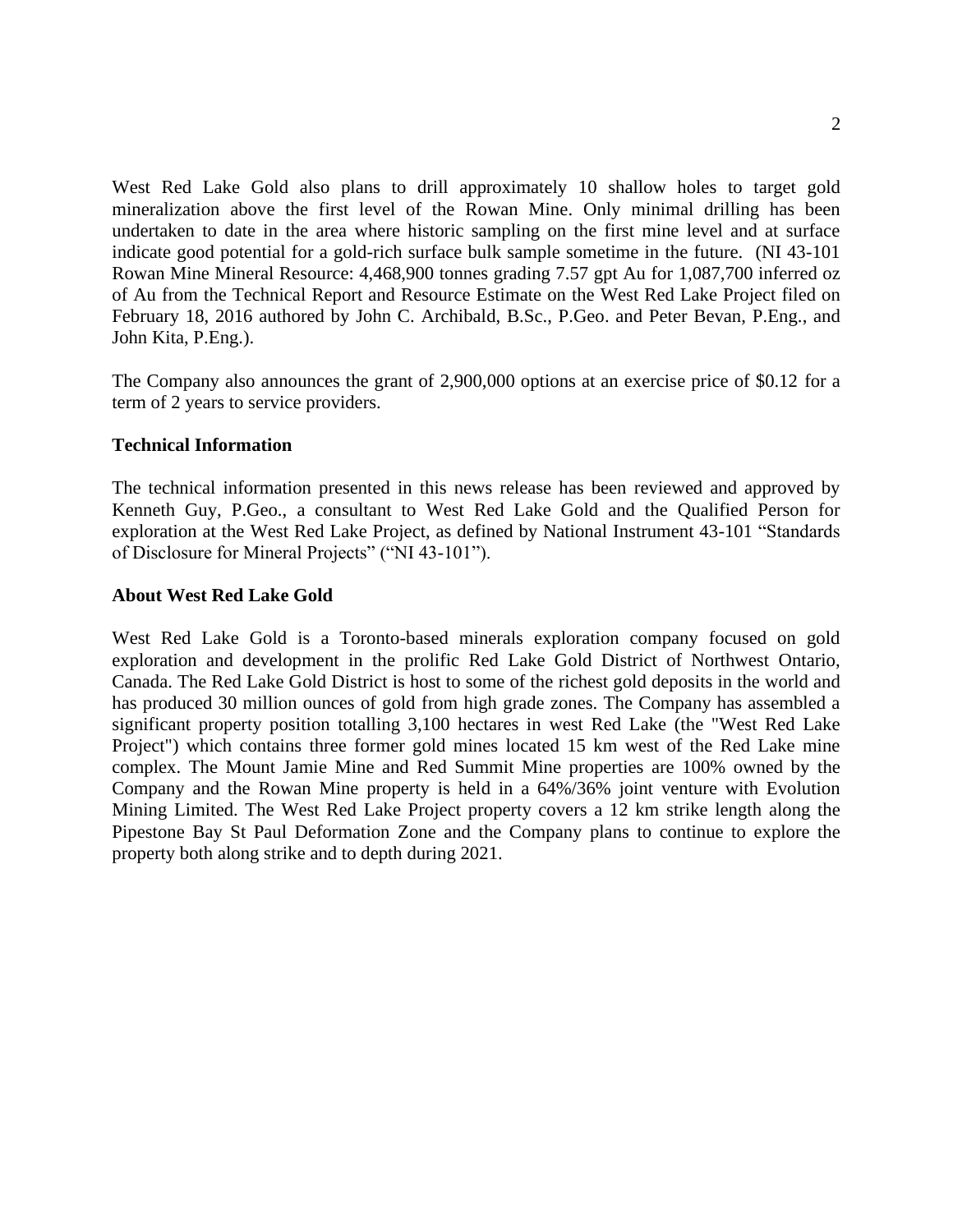For more information, please contact: John Kontak, President Phone: 416-203-9181 email: [jkontak@rlgold.ca](mailto:jkontak@rlgold.ca) or visit our website: [www.westredlakegold.com](https://www.westredlakegold.com/)



*The Canadian Securities Exchange has neither approved nor disapproved the contents of this news release. Certain statements contained in this news release constitute "forward looking statements". When used in this document, the words "anticipated", "expect", "estimated", "forecast", "planned", and similar expressions are intended to identify forward looking statements or information. These statements are based on current expectations of management, however, they are subject to known and unknown risks, uncertainties and other factors that may cause actual results to differ materially from the forward looking statements in this news release. Readers are cautioned not to place undue reliance on these statements. West Red Lake Gold Mines does not undertake any obligation to revise or update any forward looking statements as a result of new information, future events or otherwise after the date hereof, except as required by securities laws.*

*This news release does not constitute an offer to sell or a solicitation of an offer to buy any of the securities of the Company in the United States. The securities of the Company have not been and will not be registered under the United States Securities Act of 1933, as amended (the "U.S. Securities Act") or any state securities laws and may not be offered or sold within the United States or to U.S. Persons unless registered under the U.S. Securities Act and applicable state securities laws or an exemption from such registration is available. Any failure to comply with this restriction may constitute a violation of U.S. Securities laws.*